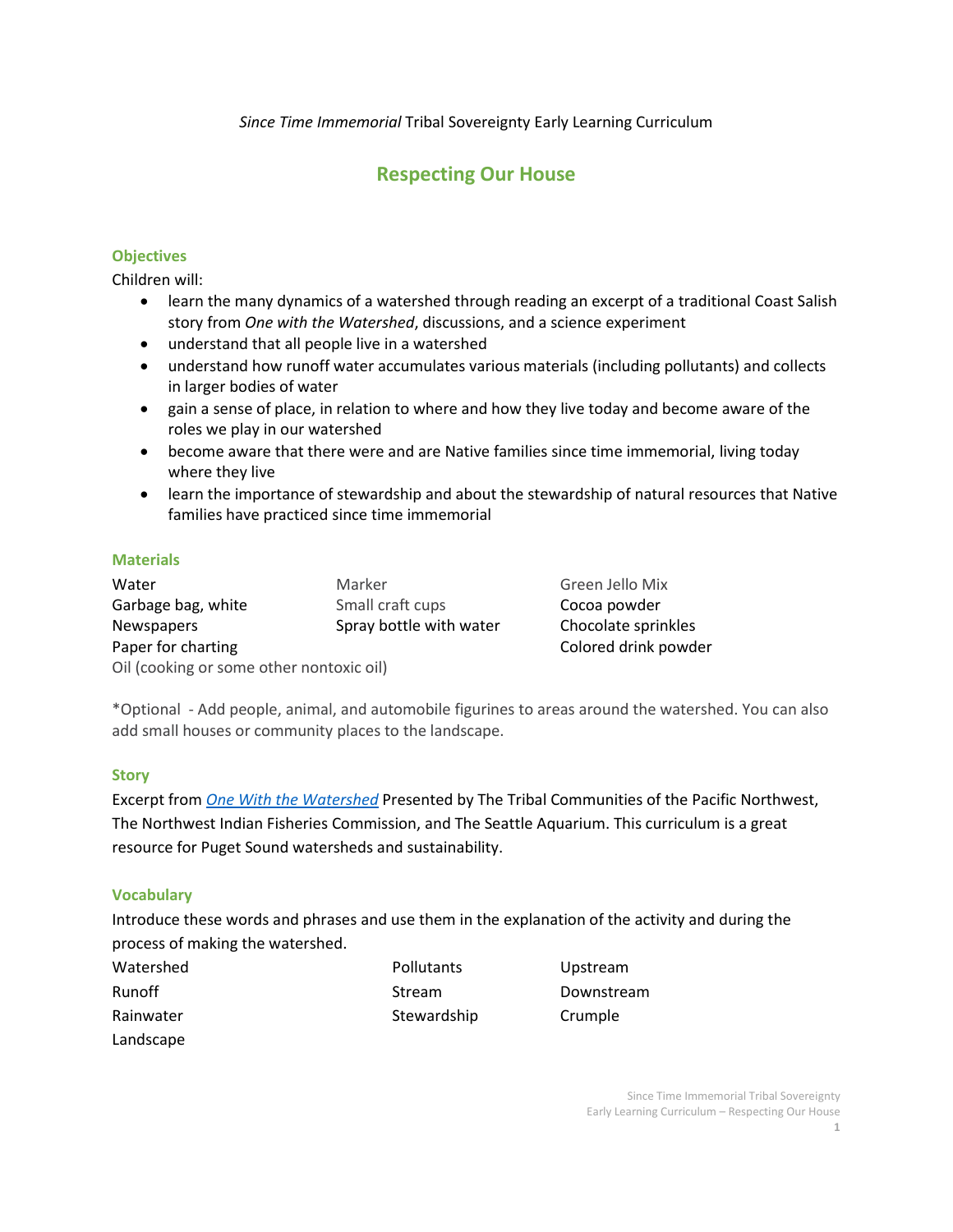#### **Preparing for the Lesson**

- Begin gathering materials before implementing the lesson.
- Customize the *Letter to Families* template explaining the activity you are doing and send home long strips of construction paper. Invite families to write an intention to help the watershed on the "cedar" strip that will be added to the mural/ cedar mat. You can also invite families to attend the day of the watershed activity. Be sure to include a date and time on the letter if you do invite parents in to participate.
- For your information and to gain some perspective of Native peoples' role in stewardship, please read through this excerpt from *One with the Watershed:* "WITH CAREFUL WORK WE CAN RESTORE OURSELVES TO BALANCE- Much of Native American environmental activity is ceremonial. This is conscious community action that acknowledges the basic harmony of the natural world and the unique ability human beings have to get out of balance with that existence. The two steps are to recognize when we are not connected and then restore ourselves to stability," (page 54, *One With the Watershed*).

### **Let's Get Started**

- After reading the excerpt handout from *One with the Watershed* to students, explain to children, "When it rains some of the rainwater soaks into the ground. The rest of the rainwater is called runoff because the water stays on top of the ground until it finds a ditch, hole in the ground (or depression), or a drain to fall into. Runoff is water that follows tiny streams or drainage systems that flow into bigger streams and rivers. Some of it flows into lakes and wetlands. Everywhere where the water flows is called a watershed and we all live in a watershed. We are going to build a watershed together and see what happens to water and other things on the ground when it rains." **Note**: *You may want to use hand gestures while explaining and or use the Story Card for "watershed" while you are explaining this piece.*
- Before beginning:
	- $\circ$  Cover a table and or the floor with several layers of newspaper or plastic drop cloth
	- $\circ$  Put the chocolate sprinkles, cocoa powder, colored drink powder, and green jello mix into separate small craft cups and label what they each represent: chocolate cake sprinkles – animal waste, cocoa powder – vehicle exhaust and oil, colored drink powder – chemical runoff, green jello mix – fertilizer. Display cups on a tray.
	- $\circ$  Cut out the bottom of the white garbage bag, and straight up one side so that it opens into one large piece of rectangular plastic. You may also use a plastic table cloth instead of a garbage bag. White works best as it will be hard to see the colors on dark plastic.
- Tell students, "I have some materials on my tray that represent different things that might fall on the ground outside every day. These things are not made from the earth, so when they touch they earth, they are called a pollutant." Hold up or point to each cup and describe what the substance represents and also point to the label on the cup as you read it. Say, "We are each going to take a turn placing these materials, or pollutants, on our watershed and see what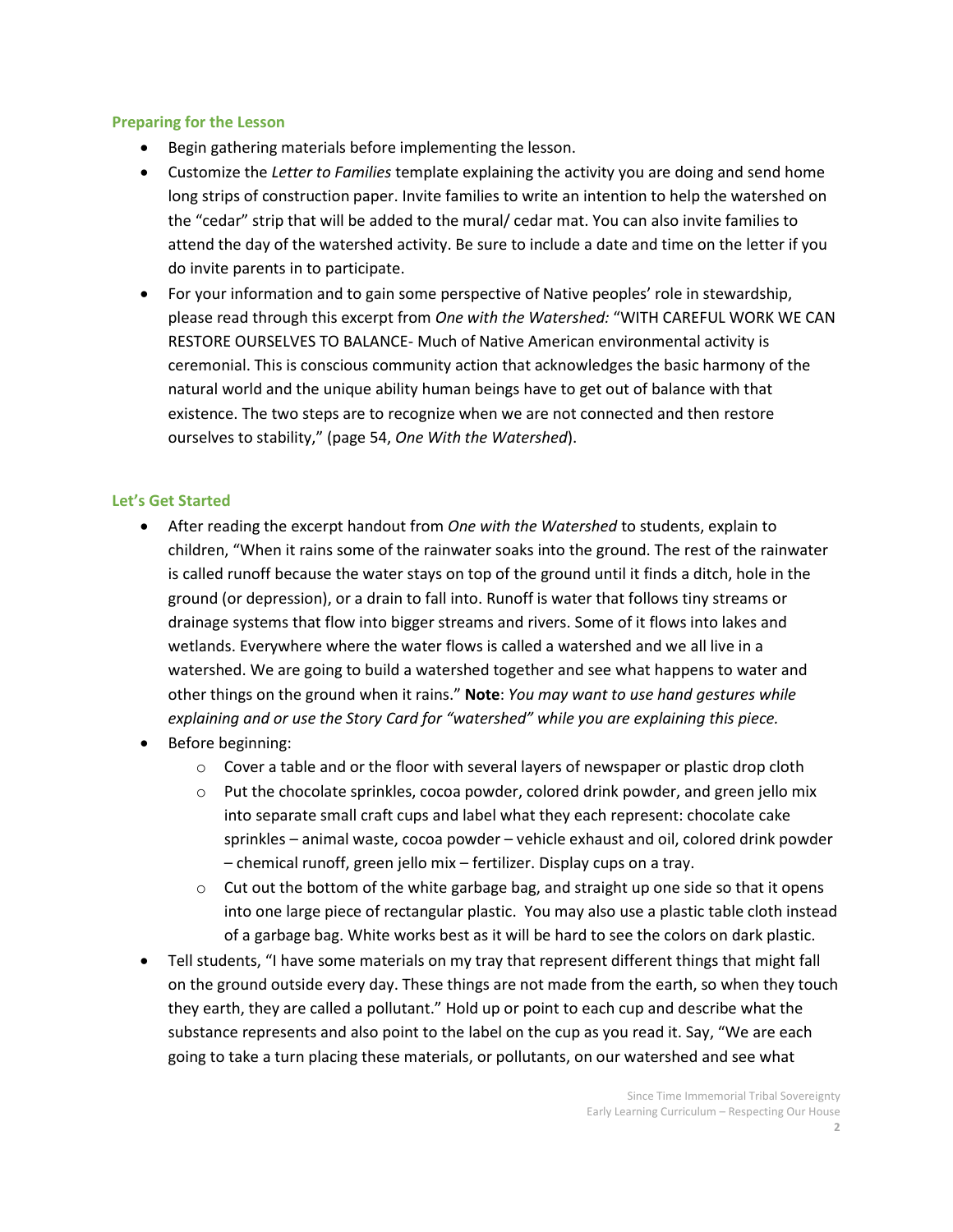happens when it rains. But first we need some mountains and hills." Hold up the newspaper and show students how to "crumple" newspaper and have a student(s) crumple and lay the newspaper on top of the table. You may also lay out an assortment of upside down plastic containers to create mountains and hills. Next spread the opened up garbage bag on top of the newspaper. Have students observe what the plastic looks like over the newspaper. Ask, "Do you see where the high places of our landscape are (point to)? What about these low places (point to)? I wonder what will happen down here when we add rain to our landscape."

- Have students spray water on the watershed. Say "Here comes the rain on our watershed! What do you see happening? Where is all the water going?" Guide children to notice where the water accumulates, and point out that there are now "rivers" and "lakes" on their watershed. If needed, note that water always moves from high areas to lower areas.
- Have students add each pollutant to the watershed wherever they would like. While they are adding a certain pollutant ask "How did that each there? What put it there?" Guide students to think of cars, dogs, cows, plant fertilizer/ food, etc.
- Ask "What do you predict, or guess, will happen to all of these pollutants when we add rain to this watershed?" Have a teacher chart each students' name and prediction. Make sure to leave room to write the outcome of the experiment on the chart, or create a second chart of students' responses of what they observed. Hang this chart in the classroom at eye level after the experiment is complete.
- Have a student(s) spray the water onto the watershed. Say, "Here comes the rain again on our watershed! What do you see happening now? What is happening to all of the pollutants we added to the land?" Guide children to notice where the water accumulates, and point out that there are now "rivers" and "lakes" on their watershed. If needed, note that water always moves from high areas to lower areas.
- Here are some discussion questions to help guide the conversation with children:
	- $\checkmark$  Were your predictions or guesses right?
	- $\checkmark$  Where did the water go?
	- $\checkmark$  Why do you think it went there?
	- $\checkmark$  What happened to the pollution?
	- $\checkmark$  Where did the pollution move to?
	- $\checkmark$  What do you think happens when the pollution moves to other areas in the watershed?
	- $\checkmark$  How do you think the salmon people feel if they had all of these pollutants in their home?
	- $\checkmark$  What other beings or animals might be affected by all of this pollution in the water?
	- $\checkmark$  How would you feel if you lived downstream from the pollution? (point to)
	- $\checkmark$  How would you feel if you lived upstream from the pollution? (point to)
	- $\checkmark$  What can we do to stop pollution from getting in our watershed?
- Say to children, "We all live downstream from another place (unless you're on top of a mountain, of course) and we all live in a watershed. Watersheds are connected to one another.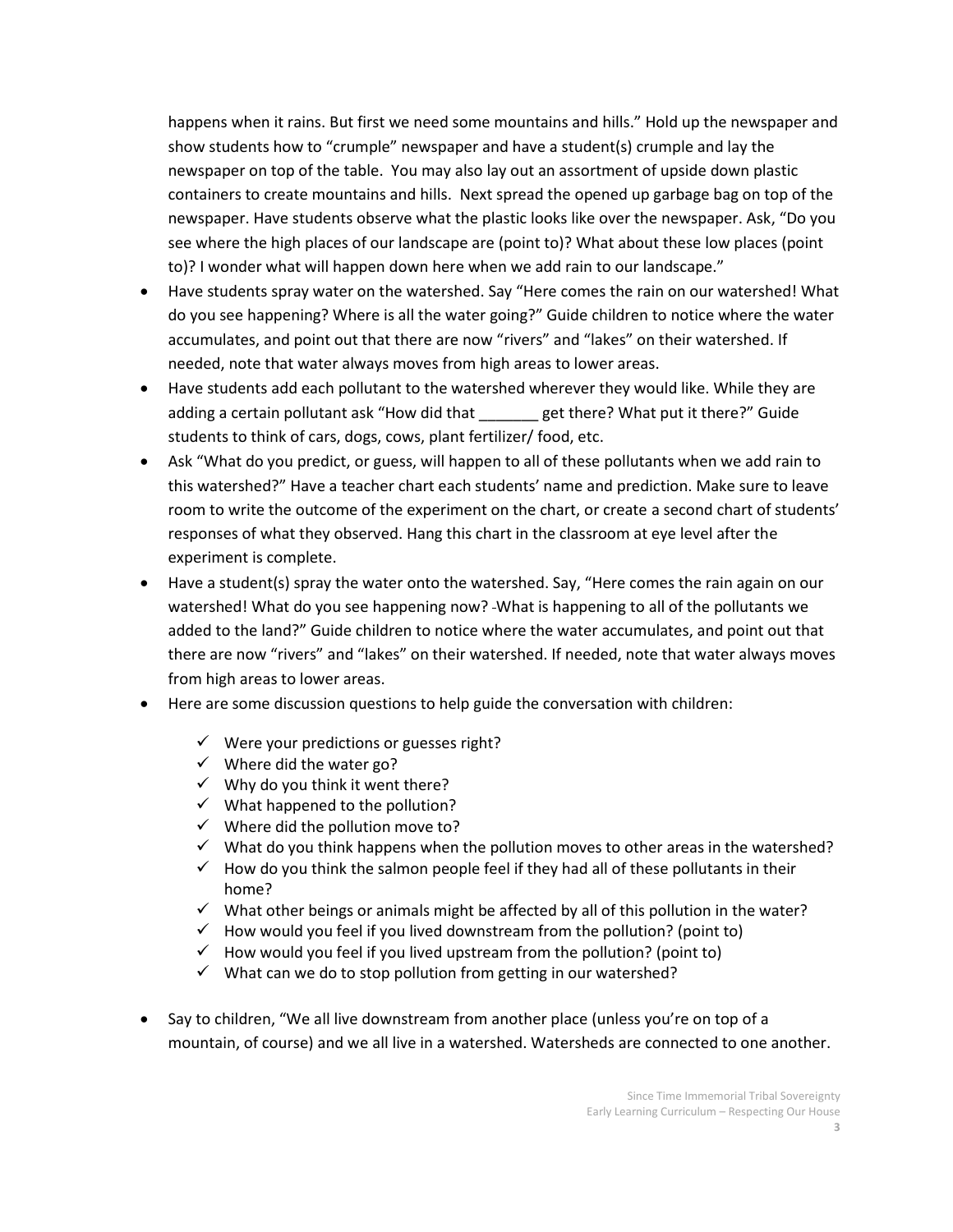Things we do to the land and water in one area affect the land and water many miles away, so it is important to keep our salmon eyes on and always take care of our watershed. "

#### **Nature Extension**

Make a rain garden or miniature rain garden.

When you plant a rain garden you are helping to reduce pollution and preserve our water systems. In urban areas when it rains, the rainwater runs off our yards, roofs, sidewalks and driveways and flows directly to the street and down the storm drain. Many storm drains take the untreated water directly to our rivers and lakes and oceans. It will carry oil, pesticides, fertilizer, pet wastes, sediment salt, and oil into our freshwater. When large amounts of water pours into an aquatic ecosystem the balance and nutrients are disturbed.

A rain garden it will catch the runoff. The water is soaked deep into the ground. The native plants with deep roots help soak up the water and break up hard soil and will infiltrate water and nutrients deep into the soil. The plants, soil and mulch break up the pollutants and make them inert, not harmful.

When you create a rain garden it will be a beautiful space and become a wonderful habitat for birds and beneficial insects. It will also reduce pests and harmful insects. A rain garden can be as small as a container next to a downspout or a large part of yard. Whatever the size, the fundamentals of constructing a rain garden remain the same.

- It needs to be constructed so it will drain within four hours of a 1" rainfall. This will protect the plants while absorbing the water.
- Native plants work best because they are well-adapted to local conditions. Check this website to find native plants for your region:

[http://www.wnps.org/plant\\_lists/exploring\\_native\\_plants.html](http://www.wnps.org/plant_lists/exploring_native_plants.html)

- Soil must be lightweight and porous. It most likely will need to be amended prior to planting. Also it is beneficial to add leaf compost, sand, vermiculite, and loamy soil additions.
- It is important to select an area where water naturally collects or drains from a gutter or downspout.

### **Movement Extension**

### What would it feel like to become a watershed?

Have children sit at a table and explain that we will pretend our bodies are hills and mountains in a rainstorm. You might want to find some thunder or rain storm music on YouTube to play during this activity. Hand out two pieces of paper towels to children to place underneath their elbows and instruct them to interlock their hands and place their elbows on the table (on top of the paper towels) to create a peak or triangle. Next ask students to close their eyes and take three deep breaths. You might say, "I want you all to think of a mountain or a large hill. Think about what it looks like. Does it have trees? Animals? Rocks? Plants? Think about how it smells. What if you are a part of the mountain? (Cue rainstorm music) Now you see storm clouds coming and they're very dark and huge." At this point, begin to spray children's mountain tops (top of their hands). They will be surprised if they kept their eyes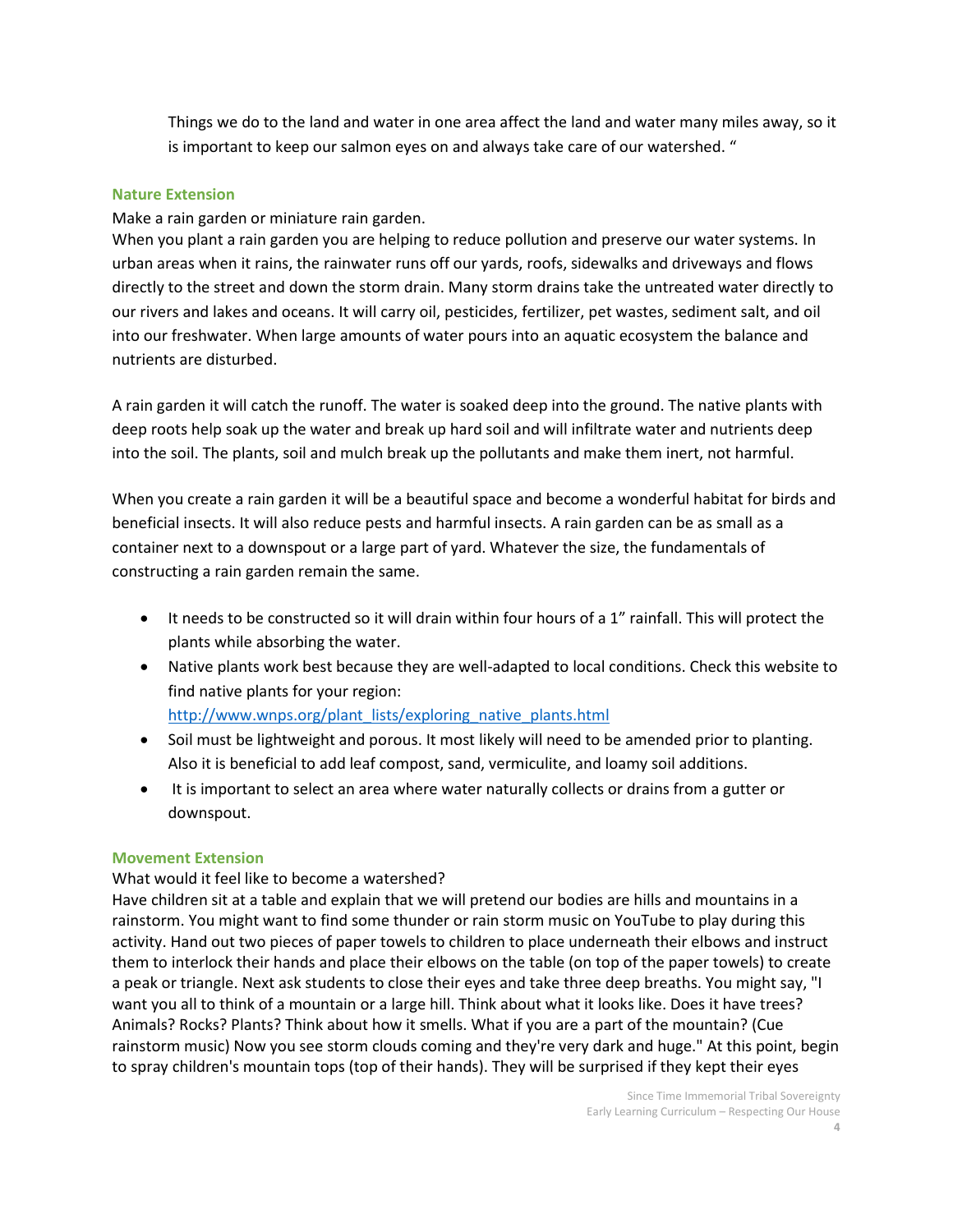closed up until now and probably become talkative, which is ok! Continue to spray the top of each student's hands until water reaches the paper towels on the table and collects. Once complete, have students share how it felt being a mountain and to have rain fall on them. Chart their answers and display in the classroom.

### **Mural Extension**

Cut long strips of brown construction paper to represent cedar strips. Tell the students that we will be weaving cedar to add to our mural. Have each child think of something they can do to help protect our watershed. Write each intention on a piece of "cedar". Have children weave the pieces together. Include pieces that their families write intentions on also. Add these woven cedar strips to your mural.

### **Washington State Early Learning and Development Guidelines Alignment**

# **(Washington State Early Learning and Development Guidelines Birth through 3rd Grade 2012) Ages 4 to 5 years**

# **1. About me and my family and culture**

### **Learning to learn**

- Be curious; interested in trying things out.
- Stay with a task for more than five minutes and attempt to solve problems that arise.
- Use imagination to create a variety of ideas.

### **2. Building relationships**

### **Social behaviors**

• Be able to think about behavior, being cooperative and nonhurtful. Able to talk about the best ways to do things.

• Cooperate with other children, share and take turns.

### **Problem solving, conflict resolution**

- Make decisions and solve problems with other children, with adult help.
- Observe that others may have ideas or feelings that differ from the child's own.

# **3. Touching, seeing, hearing and moving around**

# **Using the large muscles (gross motor skills)**

• Move with purpose from one place to another using the whole body. This might include walking, running, marching, jumping, hopping or climbing. For child in a wheelchair, skills might include steering the chair into different spaces.

### **Using the small muscles (fi ne motor skills)**

• Show increasing skill with small materials. Screw and unscrew jar lids, and turn door handles. Use zippers, buttons and snaps. String large beads; fold paper; open and close containers.

### **Using the senses (sensorimotor skills)**

• Delight in playing with materials of different texture (such as sand, water, fabric) and conditions (wet, dry, warm, cold).

# **4. Growing up healthy**

# **Daily living skills (personal health and hygiene)**

• Participate easily and know what to do in routine activities (such as meal time, bed time). with brushing teeth.

### **Nutrition and health**

• Know what self-care items are used for (such as comb and toothbrush).

# **Safety**

• Follow safety rules indoors and outdoors.